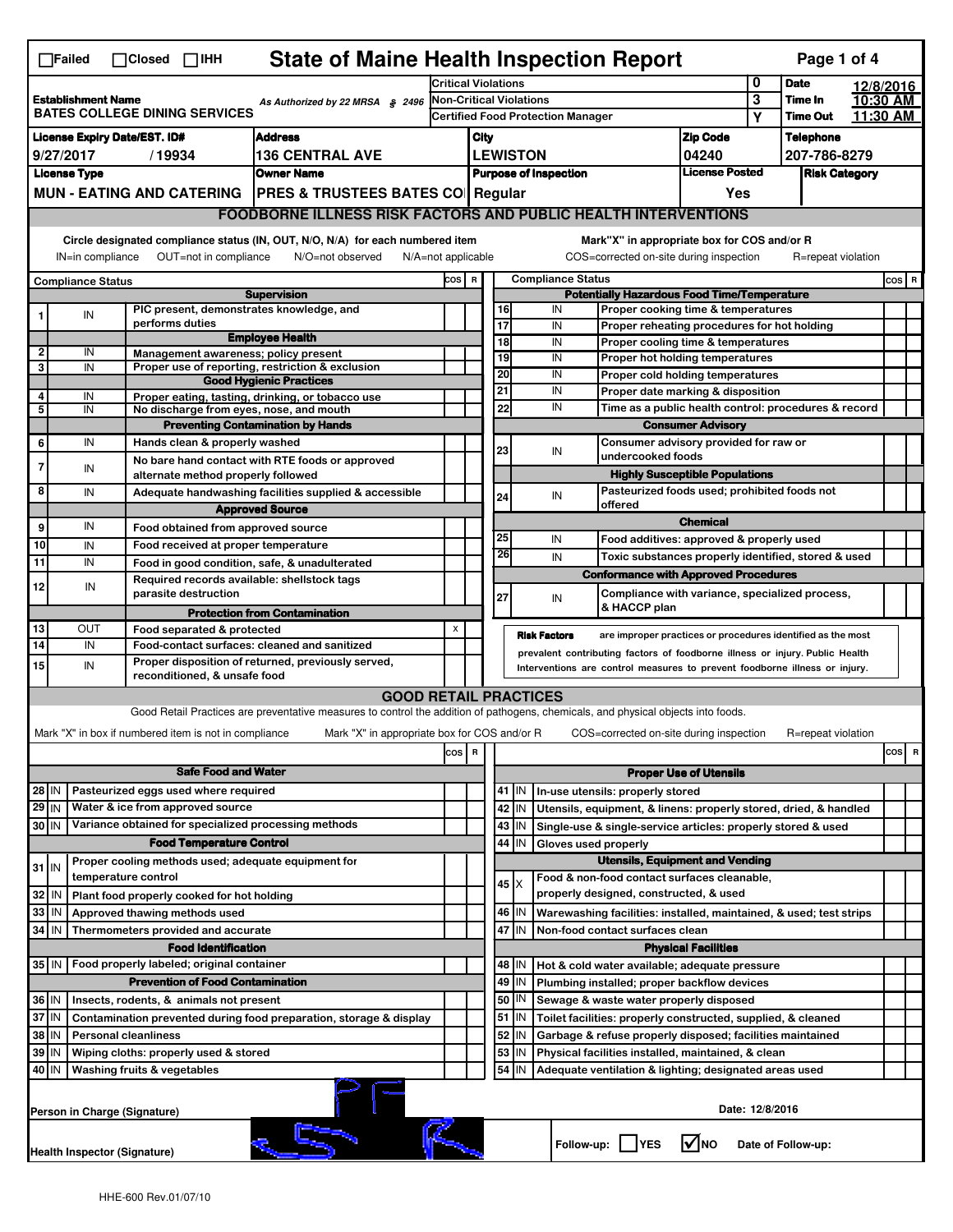| <b>State of Maine Health Inspection Report</b><br>Page 2 of 4                                   |                    |          |                                                      |                                  |  |  |  |
|-------------------------------------------------------------------------------------------------|--------------------|----------|------------------------------------------------------|----------------------------------|--|--|--|
| <b>Establishment Name</b>                                                                       |                    |          | As Authorized by 22 MRSA § 2496                      | 12/8/2016<br><b>Date</b>         |  |  |  |
| <b>BATES COLLEGE DINING SERVICES</b>                                                            |                    |          |                                                      |                                  |  |  |  |
| <b>Address</b><br>License Expiry Date/EST. ID#<br><b>136 CENTRAL AVE</b><br>9/27/2017<br>/19934 |                    |          | Zip Code<br>City / State<br>LEWISTON<br>/ME<br>04240 | <b>Telephone</b><br>207-786-8279 |  |  |  |
|                                                                                                 |                    |          | <b>Temperature Observations</b>                      |                                  |  |  |  |
| Location                                                                                        | <b>Temperature</b> |          | <b>Notes</b>                                         |                                  |  |  |  |
| wash cycle                                                                                      | 160                |          |                                                      |                                  |  |  |  |
| hot water                                                                                       | 100                | handsink |                                                      |                                  |  |  |  |
| walk-in cooler                                                                                  | 37                 |          |                                                      |                                  |  |  |  |
| cooler                                                                                          | 31                 |          |                                                      |                                  |  |  |  |
| bakery cooler                                                                                   | 34                 |          |                                                      |                                  |  |  |  |
| stuff shells                                                                                    | 36                 |          |                                                      |                                  |  |  |  |
| catering cooler                                                                                 | 41                 |          |                                                      |                                  |  |  |  |
| cooler                                                                                          | 37                 |          |                                                      |                                  |  |  |  |
| rinse cycle                                                                                     | 180                |          |                                                      |                                  |  |  |  |
| walk-in cooler                                                                                  | 36                 |          |                                                      |                                  |  |  |  |
| cooler                                                                                          | 38                 |          |                                                      |                                  |  |  |  |
| cooler                                                                                          | 38                 |          |                                                      |                                  |  |  |  |
| fish                                                                                            | 140                | hh       |                                                      |                                  |  |  |  |

| Person in Charge (Signature)        |   | Date: 12/8/2016 |  |  |  |
|-------------------------------------|---|-----------------|--|--|--|
| <b>Health Inspector (Signature)</b> | - |                 |  |  |  |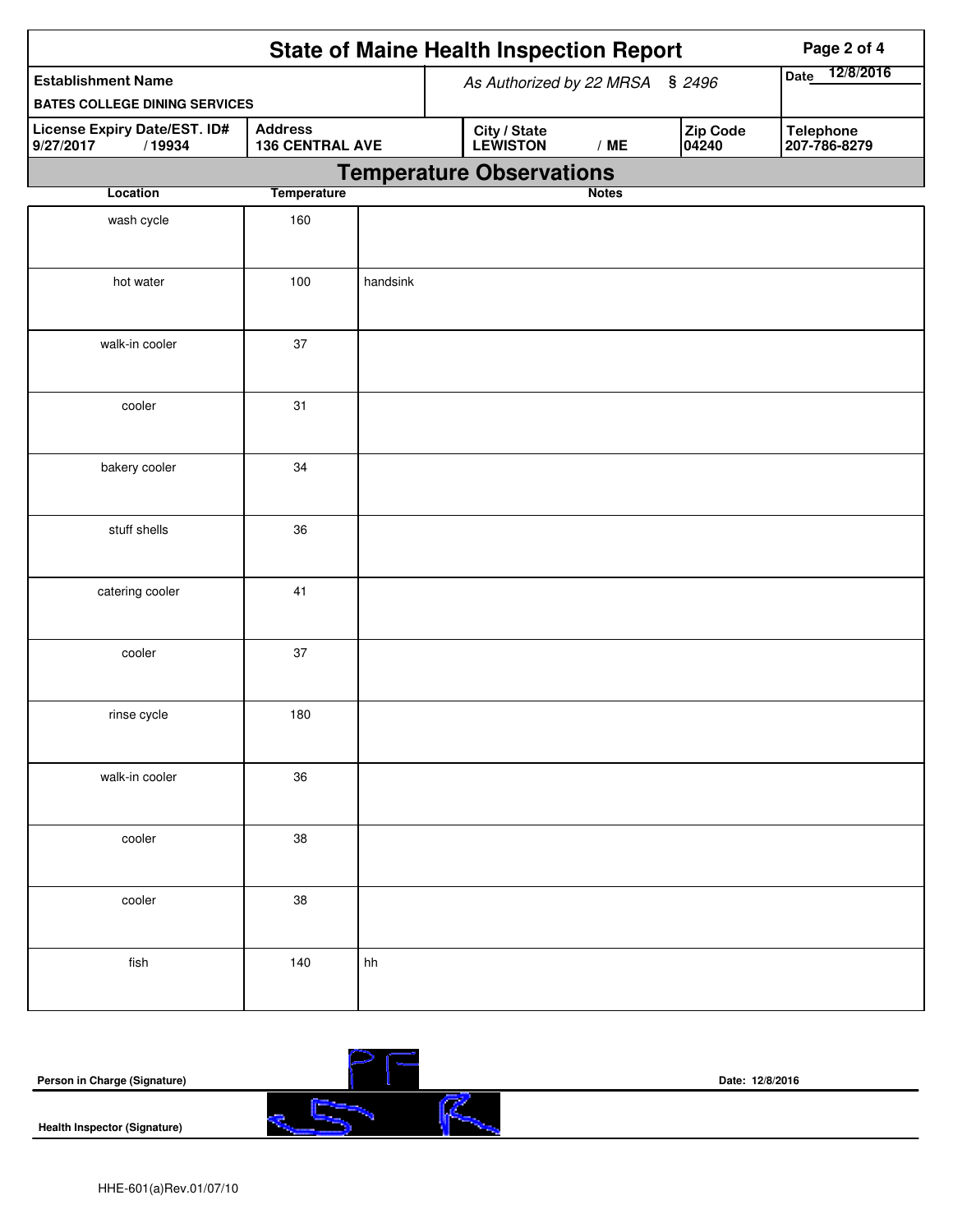|                                                                                                                                                                      | Page 3 of 4                              |                                 |    |                          |  |  |  |  |
|----------------------------------------------------------------------------------------------------------------------------------------------------------------------|------------------------------------------|---------------------------------|----|--------------------------|--|--|--|--|
| <b>Establishment Name</b>                                                                                                                                            | 12/8/2016<br>Date                        |                                 |    |                          |  |  |  |  |
| <b>BATES COLLEGE DINING SERVICES</b>                                                                                                                                 |                                          |                                 |    |                          |  |  |  |  |
| License Expiry Date/EST. ID#<br>9/27/2017<br>/19934                                                                                                                  | <b>Address</b><br><b>136 CENTRAL AVE</b> | City / State<br><b>LEWISTON</b> | ME | <b>Zip Code</b><br>04240 |  |  |  |  |
| <b>Observations and Corrective Actions</b>                                                                                                                           |                                          |                                 |    |                          |  |  |  |  |
| Violations cited in this report must be corrected within the time frames below, or as stated in sections<br>8-405.11 and 8-406.11 of the Food Code                   |                                          |                                 |    |                          |  |  |  |  |
| 13: 3-302.11.(A).(1).(A): N: Raw Ready-to-Eat food not protected from cross contamination from raw animal foods during storage, preparation, holding,<br>or display. |                                          |                                 |    |                          |  |  |  |  |
| INSPECTOR NOTES: Raw meat products stored above watermelons COS                                                                                                      |                                          |                                 |    |                          |  |  |  |  |
| 45: 4-202.15: N: Can openers improperly designed and constructed.                                                                                                    |                                          |                                 |    |                          |  |  |  |  |

45: 4-204.12: N: Equipment openings, closures and deflectors are improperly designed and constructed.

INSPECTOR NOTES: repalce split door seals

INSPECTOR NOTES: clean can opener COS